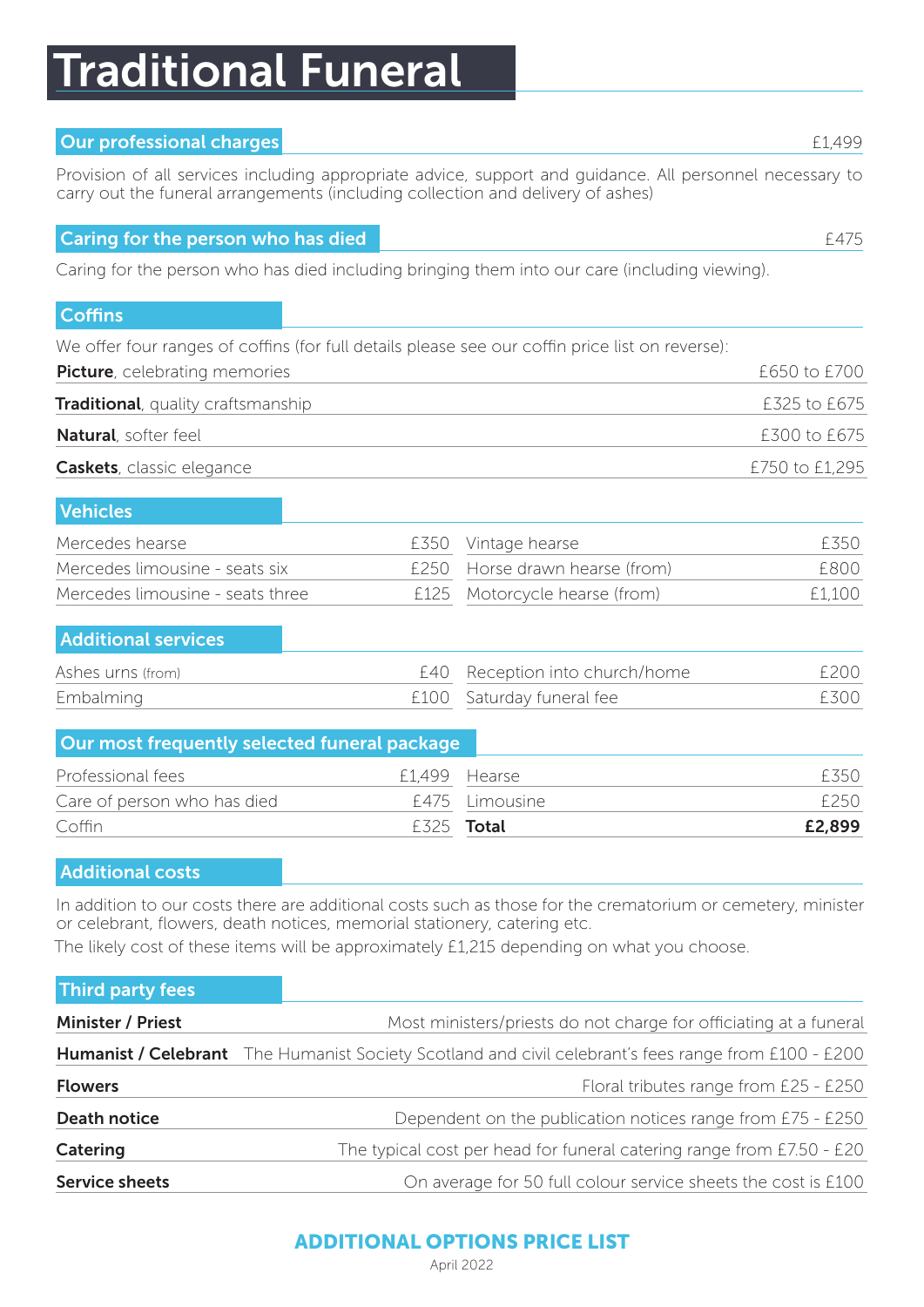### **Crematoria**

|                   | Attended     |                        |            |  |
|-------------------|--------------|------------------------|------------|--|
| Monday to Friday  | Standard Fee | Reduced Fee            | Unattended |  |
| Daldowie          | £685.00      | n/a                    | £356.00    |  |
| Dunfermline       | £838.00      | n/a                    | £640.00    |  |
| Holytown          | £914.00      | £750 - 9:30am only     | £499.00    |  |
| Mortonhall        | £859.00      | £678 - 9 & 9:30am only | £364.00    |  |
| Seafield          | £856.00      | n/a                    | £380.00    |  |
| South Lanarkshire | £680.05      | n/a                    | £419.10    |  |
| Warriston         | £856.00      | n/a                    | £380.00    |  |
| West Lothian      | £925.00      | £690 - 9 & 9:30am only | £400.00    |  |

# **Cemeteries**

|                   | Interment Fee Monday-Friday<br>Purchase |                  | Interment Fee Saturday |                  |           |                    |
|-------------------|-----------------------------------------|------------------|------------------------|------------------|-----------|--------------------|
| Council           | Resident                                | Non-<br>Resident | Resident               | Non-<br>Resident | Resident  | $Non-$<br>Resident |
| Edinburgh         | £1,515.00                               | n/a              | £1,322.00              | n/a              | £1,664.00 | n/a                |
| Fife              | £827.00                                 | n/a              | £796.00                | n/a              | £1,194.00 | n/a                |
| East Lothian      | £891.16                                 | n/a              | £838.11                | £1,257.16        | £1257.16  | £1,885.74          |
| Mid Lothian       | £866.00                                 | £1,305.00        | £827.00                | £1,225.00        | £1,240.00 | £1,837.50          |
| West Lothian      | £773.52                                 | n/a              | £738.32                | n/a              | £1,107.48 | n/a                |
| North Lanarkshire | £1,031.00                               | £1,380.00        | £1,009.00              | £1,030.00        | £1,009.00 | £1,030.00          |
| South Lanarkshire | £1,270.70                               | n/a              | £927.47                | n/a              | £948.45   | n/a                |
| Seafield          | £1,191.00                               | n/a              | £983.00                | n/a              | £983.00   | n/a                |

### Terms of business

### For all arrangements excluding Direct Cremation.

- A minimum deposit of £250 is required to be paid before the date of the funeral.
- The balance is due within 35 days from the date of the funeral.
- We do not offer payment terms apart from those above.
- We do not charge interest or fees for late payment.

### Disclosure of interest

#### Scotmid Funerals, Dundas Fyfe and Thomas Brown confirm:-

- They are owned by the Scottish Midland Co-operative Society Limited.
- They have no interest in any price comparison website.
- A donation of £7,500 was made in March 2022 to Cruse Bereavement Care Scotland.

# ADDITIONAL OPTIONS PRICE LIST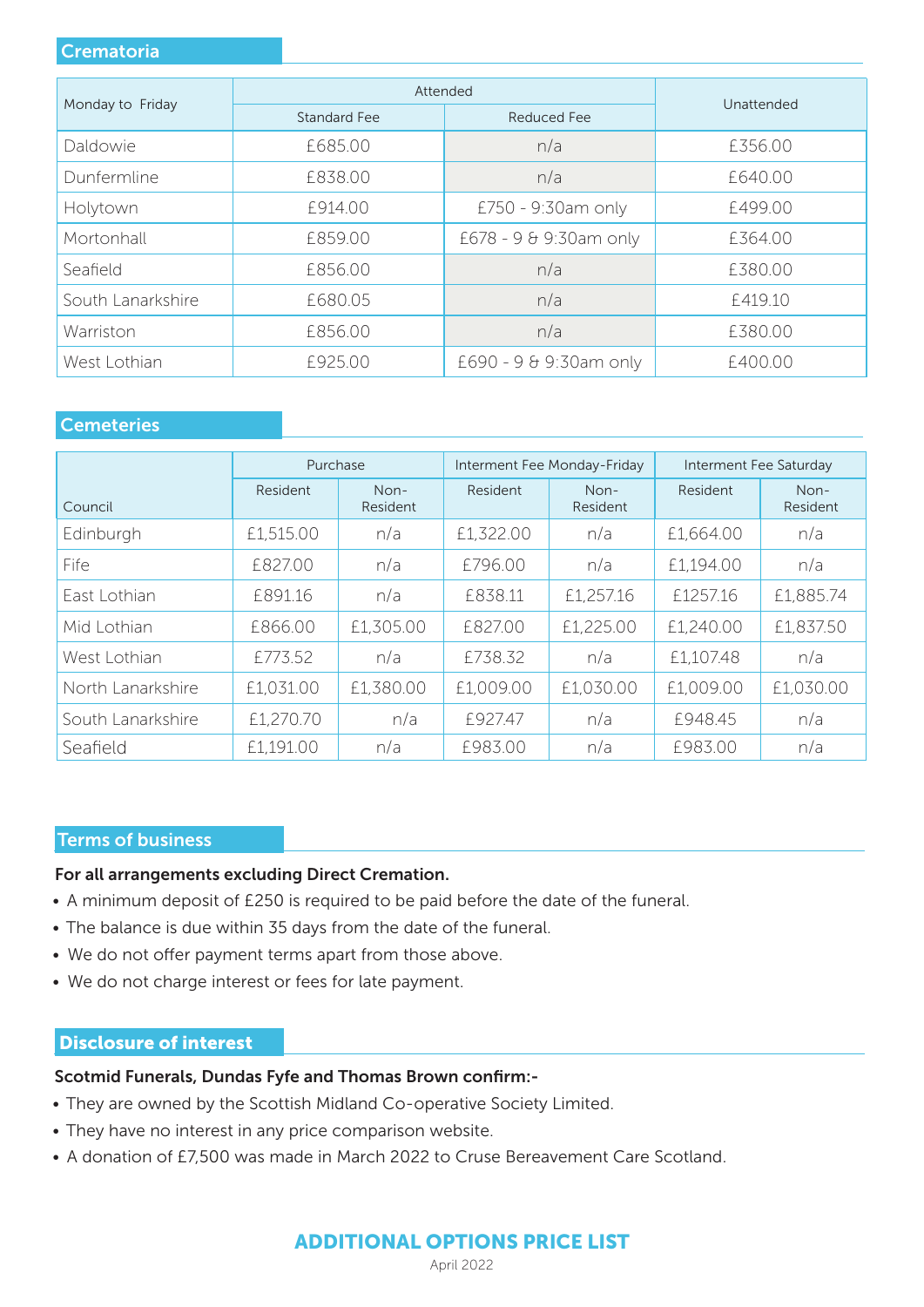# Direct Cremation

Direct Cremation is for those who would prefer a straightforward funeral. It's different to a traditional funeral as there's no funeral service and you will be unable to be present at the cremation. Regardless of how you'd like to say farewell, we treat everyone with the same level of professionalism, integrity and care.

# Direct Cremation costs £1,199 including Crematorium Fee.

# Payment to be made in full within 2 days of the arrangements being made.

| <b>What's included</b>                                                                                                                  |                                                                                                                                                  |
|-----------------------------------------------------------------------------------------------------------------------------------------|--------------------------------------------------------------------------------------------------------------------------------------------------|
| • Bringing the person into our care at anytime,<br>including from home or a nursing home<br>• Care and preparation<br>• A simple coffin | • Attendance of a Funeral Director<br>$\bullet$ A hearse<br>• Ashes dispersed at the crematorium<br>or returned to our office for you to collect |
| <b>What's not included</b>                                                                                                              |                                                                                                                                                  |
| • Visiting the person                                                                                                                   | • Mourners are not able to attend the crematorium                                                                                                |
| • Choice of where or when the cremation will take<br>place                                                                              | • Additional products or services cannot be added.                                                                                               |

# Essential Funeral

Our Essential Funeral, a simple choice, provides a quality service at a fair cost with the comfort of knowing that we guarantee to provide our usual professional levels of care and service. There will however be no choice of the day and time of the funeral and certain days and times will be excluded.

# The cost of the Essential Funeral is £1,590 plus third party costs.

Third party fees are services delivered by others, e.g. crematorium fees, that we will manage on your behalf, on average last year our clients paid £830 in third party fees

# What's included in the Essential Funeral

### These are the things that we'll do as part of our Essential Funeral:

| • They will be brought from their place of death into • Provide a coffin suitable for burial or cremation |                                                                                                                       |  |
|-----------------------------------------------------------------------------------------------------------|-----------------------------------------------------------------------------------------------------------------------|--|
| our care regardless of the day or time                                                                    | . You can visit them during normal working hours                                                                      |  |
| • We'll prepare, care for and dress them in a gown<br>or their own clothes                                | • We'll transport them to the crematorium or<br>cemetery in a Mercedes hearse at the appointed<br>time of the service |  |
| • They will rest in our mortuary facility                                                                 |                                                                                                                       |  |

# Essential Funeral options

£395 - Additional service option consisting of arranging for the funeral service to take place at your chosen location, day and time before attending the cemetery or crematorium, the use of a Mercedes limousine and the hearse and limousine to attend your chosen locations before the funeral, and proceed to the funeral 'in cortège' as a funeral procession.

£100 - Embalming.

# ADDITIONAL OPTIONS PRICE LIST